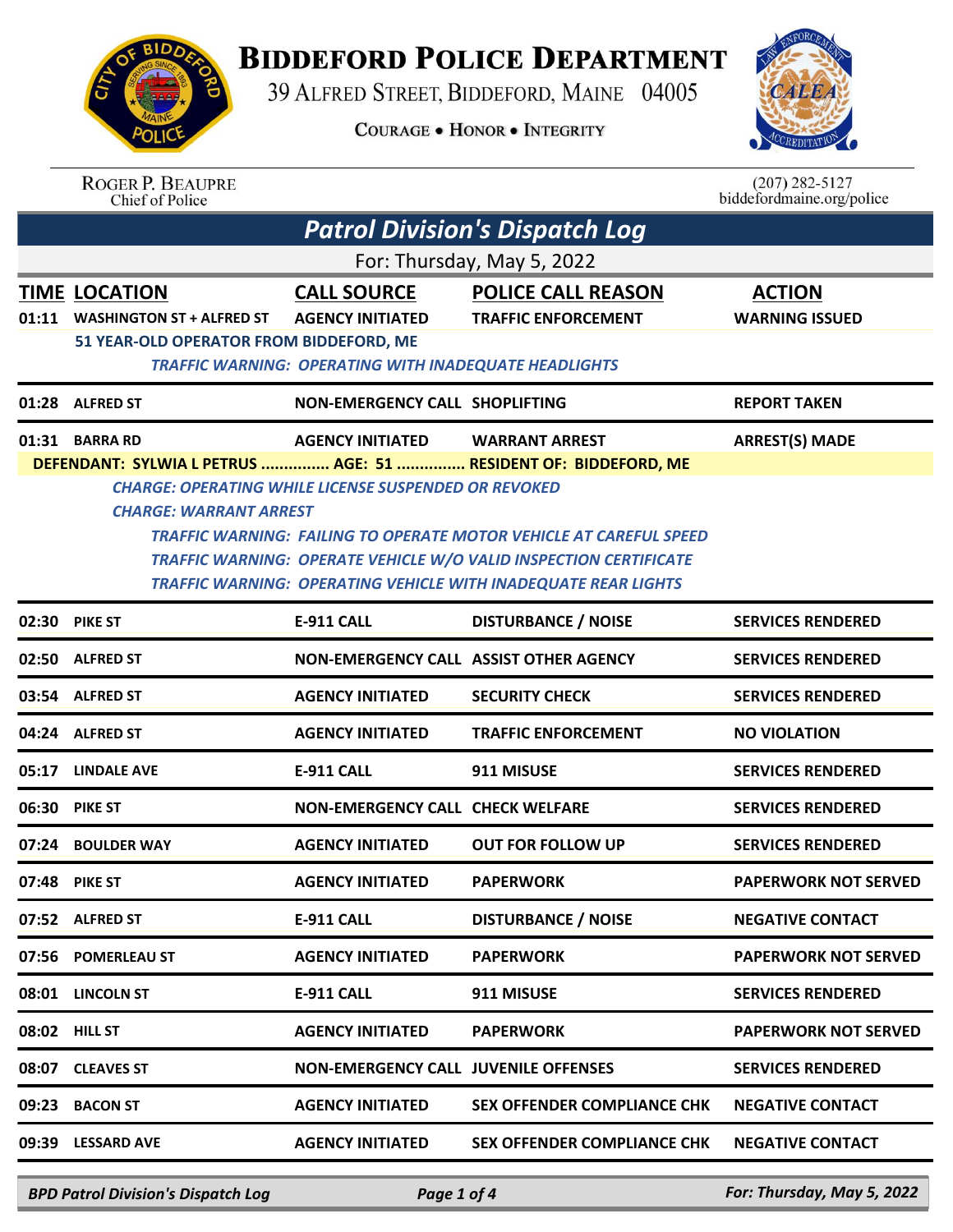|              | 17:00 NEWTOWN RD                                                                         | <b>AGENCY INITIATED</b>                                                              | <b>TRAFFIC DETAIL</b>                                                                                  | <b>SERVICES RENDERED</b>     |
|--------------|------------------------------------------------------------------------------------------|--------------------------------------------------------------------------------------|--------------------------------------------------------------------------------------------------------|------------------------------|
| 16:45        | <b>HEDLEY REYNOLDS WAY</b>                                                               | <b>WALK-IN AT STATION</b>                                                            | <b>FRAUD / SCAM</b>                                                                                    | <b>REPORT TAKEN</b>          |
| 16:27        | <b>ELM ST</b><br><b>62 YEAR-OLD OPERATOR FROM WESTBROOK, ME</b>                          | <b>AGENCY INITIATED</b><br><b>TRAFFIC CITATION: FAILURE TO REGISTER VEHICLE</b>      | <b>TRAFFIC ENFORCEMENT</b><br><b>TRAFFIC WARNING: OPERATE VEHICLE W/O VALID INSPECTION CERTIFICATE</b> | <b>VSAC ISSUED</b>           |
| 16:15        | <b>WEST ST + GRAHAM ST</b><br><b>41 YEAR-OLD OPERATOR FROM BIDDEFORD, ME</b>             | <b>AGENCY INITIATED</b><br><b>TRAFFIC WARNING: FAILING TO OBEY RED TRAFFIC LIGHT</b> | <b>TRAFFIC ENFORCEMENT</b>                                                                             | <b>WARNING ISSUED</b>        |
|              | 16:12 ALFRED ST                                                                          | <b>WALK-IN AT STATION</b>                                                            | <b>ARTICLES LOST/FOUND</b>                                                                             | <b>REPORT TAKEN</b>          |
| 15:04        | <b>MAIN ST</b>                                                                           | <b>AGENCY INITIATED</b>                                                              | <b>COMMUNITY ENGAGEMENT</b>                                                                            | <b>NO VIOLATION</b>          |
|              | 14:41 HILL ST + ACORN ST                                                                 | NON-EMERGENCY CALL DISTURBANCE / NOISE                                               |                                                                                                        | <b>SERVICES RENDERED</b>     |
| 14:27        | <b>GUINEA RD</b>                                                                         | <b>NON-EMERGENCY CALL SUSPICION</b>                                                  |                                                                                                        | <b>SERVICES RENDERED</b>     |
| 14:17        | <b>BOULDER WAY</b>                                                                       | <b>WALK-IN AT STATION</b>                                                            | <b>ARTICLES LOST/FOUND</b>                                                                             | <b>DISPATCH HANDLED</b>      |
| 14:14        | <b>BEACH HOUSE LN</b>                                                                    | <b>AGENCY INITIATED</b>                                                              | <b>ANIMAL COMPLAINT</b>                                                                                | <b>NO VIOLATION</b>          |
| 14:08        | <b>FORTUNES ROCKS RD</b>                                                                 | <b>AGENCY INITIATED</b>                                                              | <b>ANIMAL COMPLAINT</b>                                                                                | <b>NO VIOLATION</b>          |
| 14:06        | <b>CRESCENT ST</b>                                                                       | <b>AGENCY INITIATED</b>                                                              | <b>OUT FOR FOLLOW UP</b>                                                                               | <b>SERVICES RENDERED</b>     |
|              | 13:27 CENTER ST                                                                          | NON-EMERGENCY CALL ANIMAL COMPLAINT                                                  |                                                                                                        | <b>GONE ON ARRIVAL</b>       |
| 11:53        | <b>MARINER WAY</b>                                                                       | <b>E-911 CALL</b>                                                                    | <b>ANIMAL COMPLAINT</b>                                                                                | <b>GONE ON ARRIVAL</b>       |
|              | <b>CHARGE: VIOLATING CONDITION OF RELEASE</b><br><b>CHARGE: MISUSE OF IDENTIFICATION</b> |                                                                                      |                                                                                                        |                              |
|              | 11:42 ALFRED ST<br>DEFENDANT: JUSTIN D MARTIN  AGE: 39  RESIDENT OF: DAYTON, ME          | <b>OTHER</b>                                                                         | <b>PAPERWORK</b>                                                                                       | <b>SUMMONS ISSUED</b>        |
|              | 11:36 BACON ST                                                                           | <b>AGENCY INITIATED</b>                                                              | <b>PARKING COMPLAINT</b>                                                                               | <b>PARKING TICKET ISSUED</b> |
| 11:10        | <b>PROSPECT ST</b>                                                                       | <b>WALK-IN AT STATION</b>                                                            | <b>DOMESTIC COMPLAINTS</b>                                                                             | <b>REPORT TAKEN</b>          |
|              | 11:01 LAMBERT ST                                                                         | <b>AGENCY INITIATED</b>                                                              | <b>ANIMAL COMPLAINT</b>                                                                                | <b>SERVICES RENDERED</b>     |
| 10:59        | <b>MAIN ST</b>                                                                           |                                                                                      | NON-EMERGENCY CALL ASSIST: STRUCTURE FIRE                                                              | <b>SERVICES RENDERED</b>     |
|              | 10:51 ST JOSEPH ST + ELM ST                                                              | <b>AGENCY INITIATED</b>                                                              | <b>ARTICLES LOST/FOUND</b>                                                                             | <b>REPORT TAKEN</b>          |
| 10:01 ELM ST |                                                                                          | <b>OTHER</b>                                                                         | <b>VIOL OF BAIL CONDITIONS</b>                                                                         | <b>REPORT TAKEN</b>          |
|              | 09:49 ADAMS ST                                                                           | <b>AGENCY INITIATED</b>                                                              | <b>ANIMAL COMPLAINT</b>                                                                                | <b>SERVICES RENDERED</b>     |
|              | 09:40 ALFRED ST                                                                          | <b>AGENCY INITIATED</b>                                                              | <b>ASSIST OTHER AGENCY</b>                                                                             | <b>SERVICES RENDERED</b>     |
|              | <b>TIME LOCATION</b>                                                                     | <b>CALL SOURCE</b>                                                                   | <b>POLICE CALL REASON</b>                                                                              | <b>ACTION</b>                |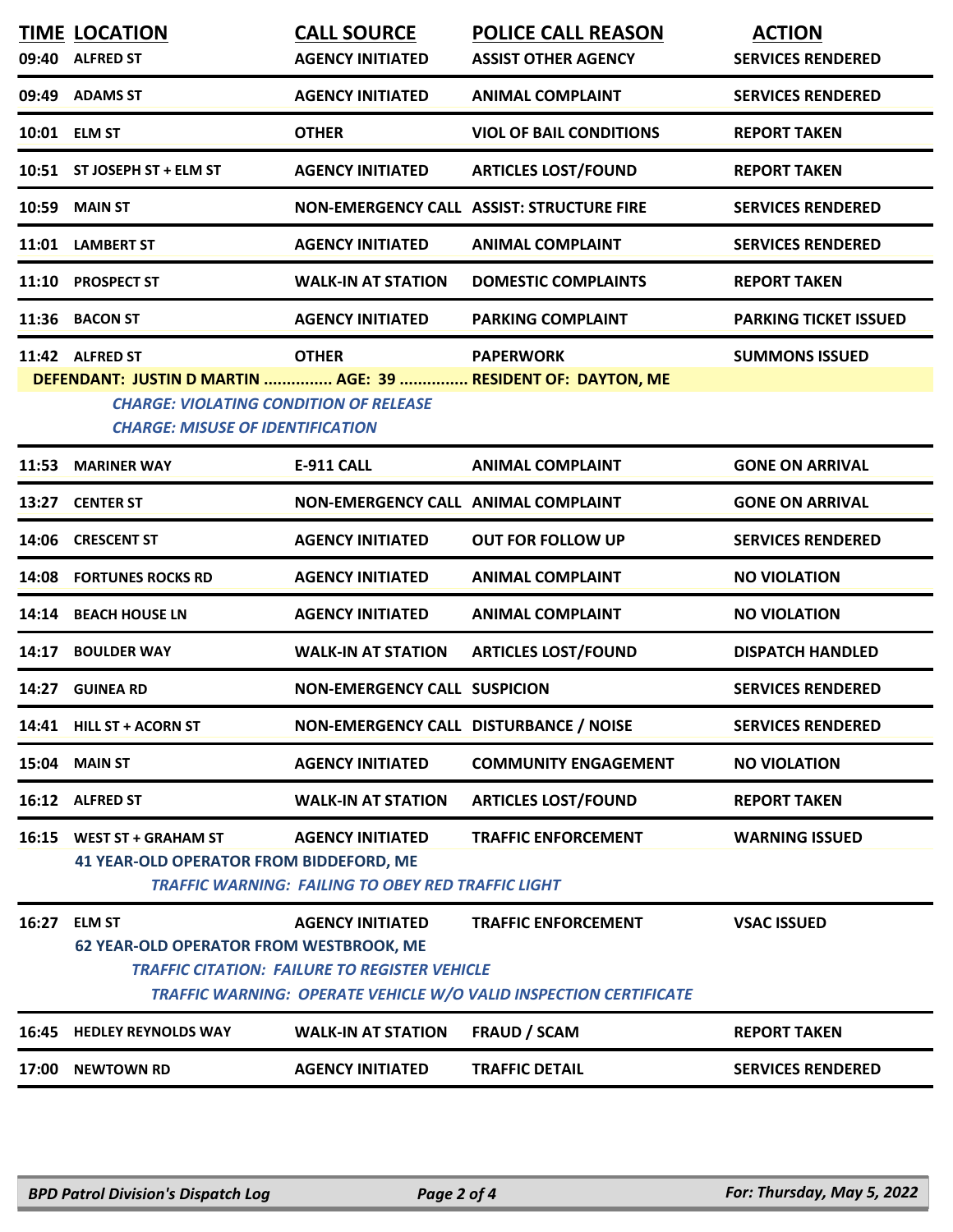|                                                                                                                                                                                                                                                                                                     | <b>TIME LOCATION</b><br>17:13 POOL ST + NEWTOWN RD<br>21 YEAR-OLD OPERATOR FROM BIDDEFORD, ME | <b>CALL SOURCE</b><br><b>AGENCY INITIATED</b><br><b>TRAFFIC WARNING: SPEEDING 10 TO 14 OVER LIMIT</b> | <b>POLICE CALL REASON</b><br><b>TRAFFIC ENFORCEMENT</b>                            | <b>ACTION</b><br><b>WARNING ISSUED</b> |  |
|-----------------------------------------------------------------------------------------------------------------------------------------------------------------------------------------------------------------------------------------------------------------------------------------------------|-----------------------------------------------------------------------------------------------|-------------------------------------------------------------------------------------------------------|------------------------------------------------------------------------------------|----------------------------------------|--|
|                                                                                                                                                                                                                                                                                                     | 17:28 FOSS ST + MT VERNON ST                                                                  | NON-EMERGENCY CALL ALL OTHER                                                                          |                                                                                    | <b>NO VIOLATION</b>                    |  |
|                                                                                                                                                                                                                                                                                                     | 17:43 ALFRED ST<br><b>CHARGE: VIOLATING CONDITION OF RELEASE</b>                              | <b>AGENCY INITIATED</b><br><b>CHARGE: THEFT BY UNAUTHORIZED TAKING OR TRANSFER</b>                    | <b>PAPERWORK</b><br>DEFENDANT: SHERRY KENDRIX  AGE: 42  RESIDENT OF: BIDDEFORD, ME | <b>SUMMONS ISSUED</b>                  |  |
|                                                                                                                                                                                                                                                                                                     | <b>17:55 MAIN ST</b>                                                                          | NON-EMERGENCY CALL HARASSMENT                                                                         |                                                                                    | <b>SERVICES RENDERED</b>               |  |
|                                                                                                                                                                                                                                                                                                     | <b>18:07 HILL ST</b>                                                                          |                                                                                                       | NON-EMERGENCY CALL BURGLARY OF A MOTOR VEHICLE                                     | <b>REPORT TAKEN</b>                    |  |
|                                                                                                                                                                                                                                                                                                     | 18:15 GRAHAM ST<br><b>CHARGE: ASSAULT</b>                                                     | NON-EMERGENCY CALL ASSAULT                                                                            | DEFENDANT: LORRAINE SMITH  AGE: 66  RESIDENT OF: BIDDEFORD, ME                     | <b>SUMMONS ISSUED</b>                  |  |
|                                                                                                                                                                                                                                                                                                     | 18:22 HIGHLAND ST                                                                             |                                                                                                       | NON-EMERGENCY CALL REQUEST FOR EXTRA PATROL                                        | <b>SERVICES RENDERED</b>               |  |
|                                                                                                                                                                                                                                                                                                     | 18:30 SOUTH ST                                                                                | <b>AGENCY INITIATED</b>                                                                               | <b>PROTECTION FROM ABUSE SERVICE PAPERWORK SERVED</b>                              |                                        |  |
|                                                                                                                                                                                                                                                                                                     | <b>18:41 HILL ST</b>                                                                          | <b>E-911 CALL</b>                                                                                     | <b>DOMESTIC COMPLAINTS</b>                                                         | <b>REPORT TAKEN</b>                    |  |
|                                                                                                                                                                                                                                                                                                     | 18:46 BOULDER WAY                                                                             | <b>WALK-IN AT STATION</b>                                                                             | <b>VEHICLE CRASH - POLICE ONLY</b>                                                 | <b>SERVICES RENDERED</b>               |  |
|                                                                                                                                                                                                                                                                                                     | <b>19:03 PIKE ST</b>                                                                          |                                                                                                       | NON-EMERGENCY CALL RECOVERED STOLEN PROPERTY                                       | <b>SERVICES RENDERED</b>               |  |
|                                                                                                                                                                                                                                                                                                     | 19:12 ALFRED ST                                                                               | <b>AGENCY INITIATED</b>                                                                               | <b>OUT FOR FOLLOW UP</b>                                                           | <b>SERVICES RENDERED</b>               |  |
|                                                                                                                                                                                                                                                                                                     | <b>19:15 MAIN ST</b>                                                                          | <b>NON-EMERGENCY CALL SUSPICION</b>                                                                   |                                                                                    | <b>UNFOUNDED</b>                       |  |
|                                                                                                                                                                                                                                                                                                     | 20:01 BEACON AVE                                                                              | <b>E-911 CALL</b>                                                                                     | ATTEMPTED/THREATENED SUICIDE REPORT TAKEN                                          |                                        |  |
|                                                                                                                                                                                                                                                                                                     | 20:09 MAY ST                                                                                  | <b>E-911 CALL</b>                                                                                     | <b>ASSIST: MEDICAL</b>                                                             | <b>TRANSPORT TO HOSPITAL</b>           |  |
|                                                                                                                                                                                                                                                                                                     | 20:24 WENTWORTH ST                                                                            |                                                                                                       | NON-EMERGENCY CALL DOMESTIC COMPLAINTS                                             | <b>TRANSPORT TO HOSPITAL</b>           |  |
|                                                                                                                                                                                                                                                                                                     | 20:43 MAIN ST                                                                                 | <b>NON-EMERGENCY CALL ALARM - POLICE</b>                                                              |                                                                                    | <b>BUILDING CHECK/SECURE</b>           |  |
| <b>ARREST(S) MADE</b><br>21:03 MARINER WAY<br>E-911 CALL<br><b>SHOPLIFTING</b><br>DEFENDANT: ALEXIS NADINE IRVING  AGE: 28  RESIDENT OF: BIDDEFORD, ME<br><b>CHARGE: THEFT BY UNAUTHORIZED TAKING OR TRANSFER</b><br><b>CHARGE: VIOLATING CONDITION OF RELEASE</b><br><b>CHARGE: WARRANT ARREST</b> |                                                                                               |                                                                                                       |                                                                                    |                                        |  |
|                                                                                                                                                                                                                                                                                                     | 21:04 CLEAVES ST                                                                              | NON-EMERGENCY CALL NOISE COMPLAINT                                                                    |                                                                                    | <b>UNFOUNDED</b>                       |  |
| 21:07                                                                                                                                                                                                                                                                                               | <b>BIRCH ST + SUMMER ST</b>                                                                   | <b>AGENCY INITIATED</b>                                                                               | <b>OUT FOR FOLLOW UP</b>                                                           | <b>SERVICES RENDERED</b>               |  |
| 21:27                                                                                                                                                                                                                                                                                               | <b>GRAHAM ST</b>                                                                              | <b>NON-EMERGENCY CALL SUSPICION</b>                                                                   |                                                                                    | <b>NO ACTION REQUIRED</b>              |  |
| 21:47                                                                                                                                                                                                                                                                                               | <b>BACON ST</b>                                                                               | NON-EMERGENCY CALL OUT FOR FOLLOW UP                                                                  |                                                                                    | <b>SERVICES RENDERED</b>               |  |
|                                                                                                                                                                                                                                                                                                     | 21:47 THORNTON ST                                                                             |                                                                                                       | NON-EMERGENCY CALL LIQUOR LAW VIOLATION                                            | <b>NO VIOLATION</b>                    |  |
|                                                                                                                                                                                                                                                                                                     | <b>BPD Patrol Division's Dispatch Log</b>                                                     | Page 3 of 4                                                                                           |                                                                                    | For: Thursday, May 5, 2022             |  |